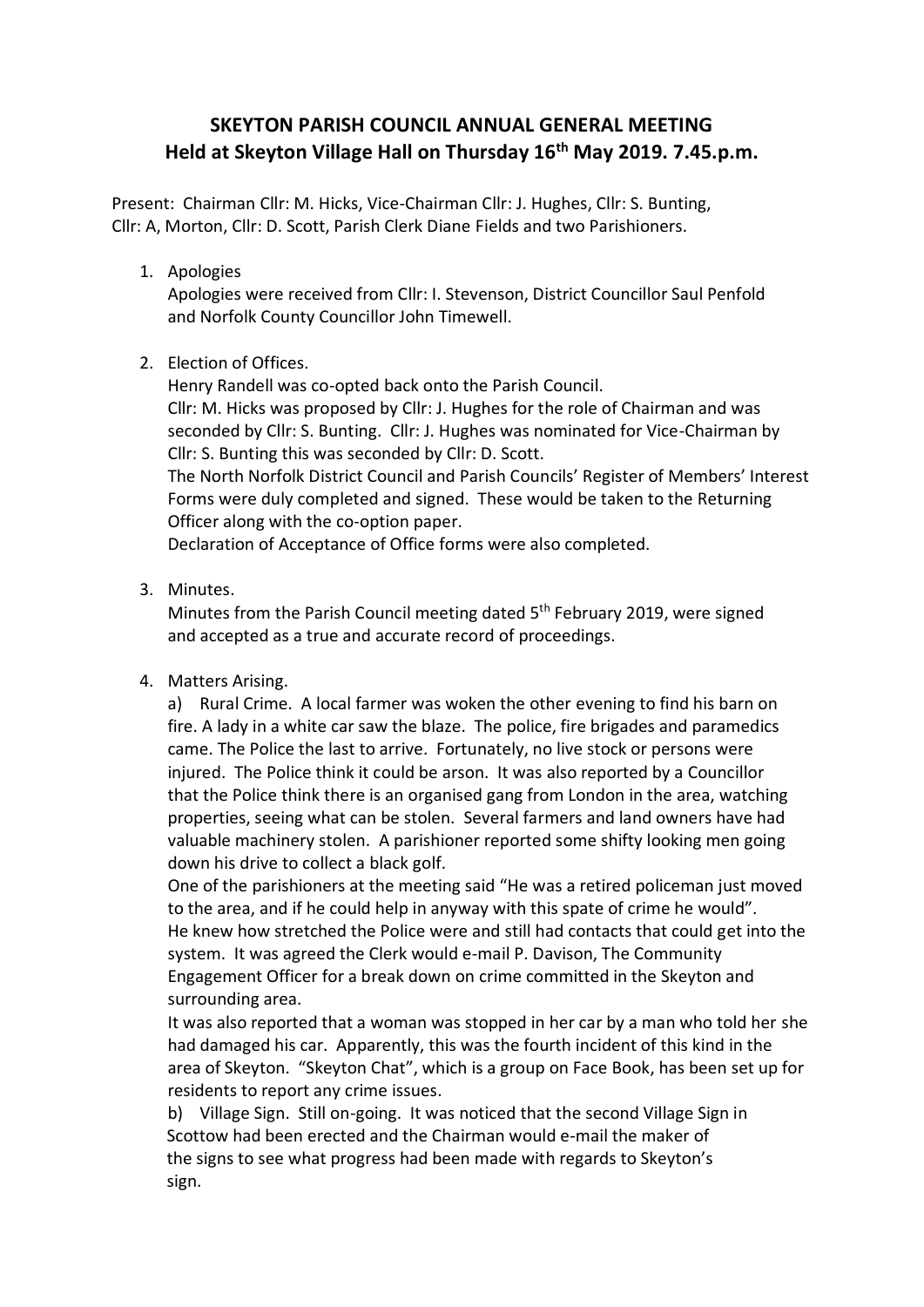## 5. Correspondence.

An e-mail has been received regarding The Norwich Western Link update. And as yet no preferred route has been chosen.

## 6. Planning.

Consultation on First Draft Local Plan (Under Regulation 18), Supporting Documents, & Call for Sites in 'Small Growth Villages' has been received. Drop in centres have been set up commencing from  $7<sup>th</sup>$  May to  $31<sup>st</sup>$  May 2019. where members of the public can find out more about the proposals. A Public Consultation Poster has been erected on Skeyton's Notice Board.

#### 7. Finance

- a) Accounts Section 1 Annual Governance Statement and Section 2 Accounting Statements have been agreed and signed. The exemption Certificate will then be posted to JKP Littlejohn.
- b) Bank Statement. Current Account £2535. 02
- c) Insurance of £71. 00 has been paid to Drayton Insurances, no increase on last year.
- d) £98. 75 has been paid to NALC
- e) Precept for 2019-20 has been received.
- f) Clerk's Wages and Tax has been paid.

#### 8. Highways

The Parish council has complained to the Highways regarding a build up of soil along the road called Crossroads. The Highways state they will not do anything about this till summer. The road is very narrow and at either end of the road is a sign saying "not suitable for heavy goods". The Council believes the build up of soil could be caused by the weekly collections made by the refuse trucks. The trucks being wide and crushing down the verges then when it rains the crushed down soil is then deposited to the middle of the road. Perhaps a smaller refuse truck could be the answer.

Also, we are still waiting for the Reflector Markers to be replaced along the Norwich Road.

Several weeks ago damage was caused to the road on the bridge on the Tuttington Road. This was repaired quite quickly, but not done properly and there is still a lump in the road.

As the Council has not had any luck with the Highways regarding these matters, they have asked County Councillor John Timewell to step in and help.

## 9. Any other business

It was reported that several strange vehicles have been seen in Skeyton. The drivers looking suspicious, even drugged. The Police are asking people to be vigilant and to report any strange behaviour or sightings to [www.norfolk.police.uk](http://www.norfolk.police.uk/)